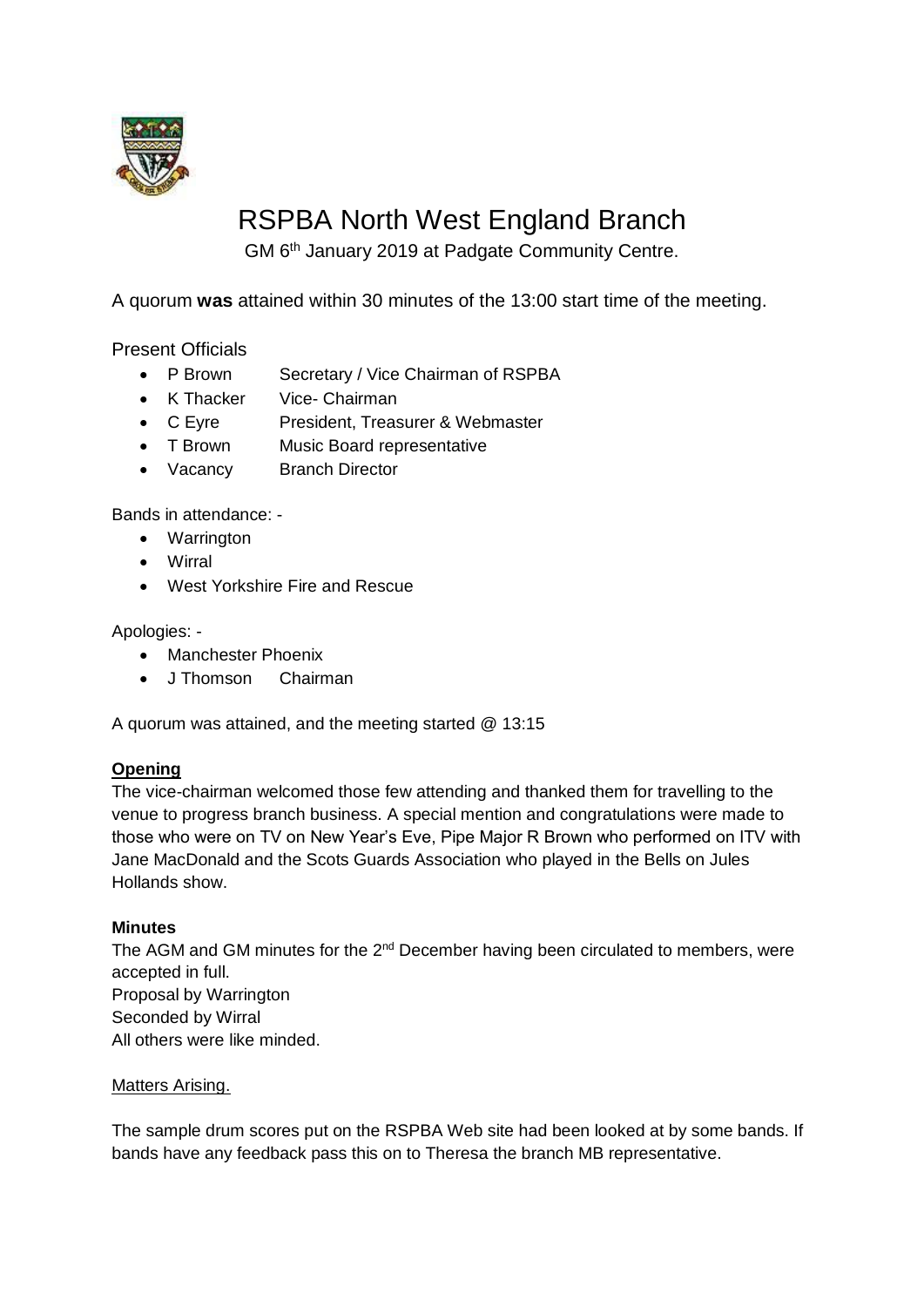# **Treasurers Report**

There has been no movement in the Branch accounts since the last meeting.

The accounts have been posted on the branch web site, it was agreed a copy should be forwarded to headquarters. Proposal by Oldham Scottish Seconded by Wirral All others were like minded.

Bands are due to pay their Levy of £40 for taking part in Branch Activities.

There has been no significant movement on the branch account since the December meeting, the balance being approximately £2278.75.

#### **Directors Report**

Next BoD meeting is on the 2<sup>nd</sup> February 2019.

There is nothing further to report prior to this meeting.

At this time there will be no rule changes presented at the RSPBA AGM as there has been insufficient time to get support from the members / BoD for them to be placed in the Order Paper

## **Music Board Report**

The next MB meeting is scheduled for the  $12<sup>th</sup>$  January 2019.

There have been requests to add additional tunes to the Prescribed Tunes list. The lists have been updated and the samples scores starting with the Marches have started to be added as completed by the Tunes Working Group.

Prescribed tunes on the web site, instructions included on how to request tunes for consideration, some drum scores also to be added, and that these are guides for the use of the Bands.

The branch could do with a geographical representative on the Pipe Band College.

## **2019 Branch Competitions / (and workshop).**

The events are open to all branches, to increase the viability of the events and vary the competition. Within each section of the open competition, confined branch results will also be announced. The entry forms are available on the NWE Branch Website.

There was little feedback received by the competition secretary supporting the Oldham Scottish proposal to have the drumming solos at their venue the day after the Solo Piping.